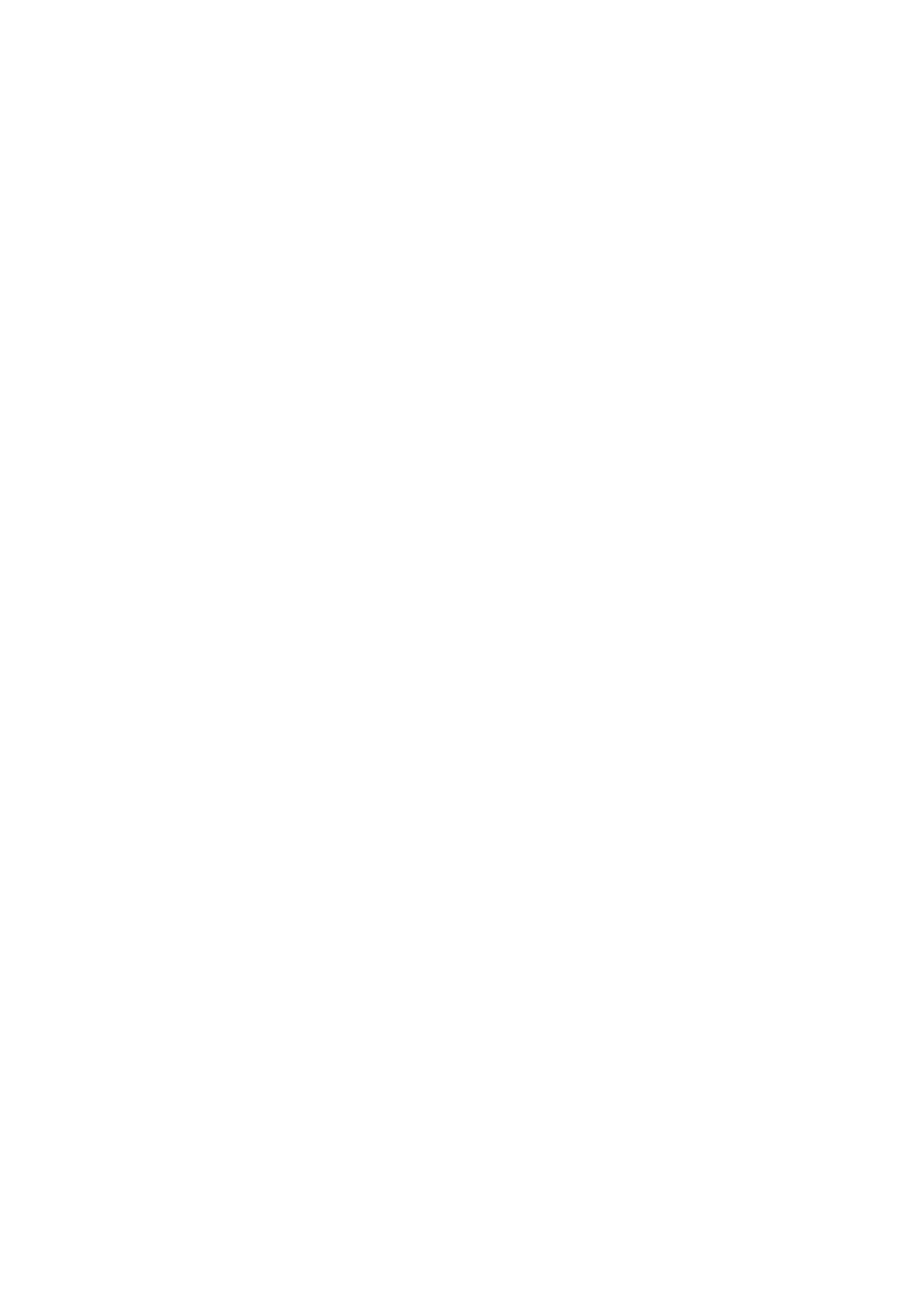## (ON BEHALF OF THE NEVADA SUPREME COURT)

PREFILED NOVEMBER 18, 2020  $\overline{\phantom{a}}$  , where  $\overline{\phantom{a}}$ 

Referred to Committee on Judiciary

SUMMARY—Revises provisions governing guardianship of minors. (BDR 13-390)

FISCAL NOTE: Effect on Local Government: No. Effect on the State: No.

~ EXPLANATION – Matter in *bolded italics* is new; matter between brackets **[**omitted material**]** is material to be omitted.

AN ACT relating to guardianship of minors; establishing provisions relating to the transfer of jurisdiction of a guardianship of a minor to or from another state; establishing provisions relating to the registration and recognition of guardianship orders concerning minors that were issued in another state; **revising provisions relating to the appointment of guardians by a court;** and providing other matters properly relating thereto.

## **Legislative Counsel's Digest:**

1 Existing law establishes provisions relating to: (1) the transfer of jurisdiction of a 2 guardianship of an adult to or from another state; and (2) the registration and recognition of 3 guardianship orders concerning adults that were issued in another state. (NRS 159.2023- 4 159.2027) **Sections 2-5** of this bill establish such provisions for the guardianship of minors.

guardianship of an adult to or from another state; and (2) the registration and recognition of<br>guardianship orders concerning adults that were issued in another state. (NRS 159.2023-<br>159.2027) **Sections 2-5** of this bill e 6 transfer the jurisdiction of the guardianship to another state and requires the court to issue an 7 order provisionally granting the petition if the court makes certain findings. **Section 2** also requires the court to issue a final order confirming the transfer and terminating the 9 guardianship upon a petition for termination and the filing of a provisional order accepting the 10 proceeding from the court to which the proceeding is to be transferred.<br>11 **Section 3** of this bill requires a guardian or other interested party

11 **Section 3** of this bill requires a guardian or other interested party who wishes to transfer<br>12 iurisdiction of a guardianship from another state to this State to petition a court of this State to 12 jurisdiction of a guardianship from another state to this State to petition a court of this State to accept guardianship and requires that such a petition contain certain information. Section 3 13 accept guardianship and requires that such a petition contain certain information. **Section 3** 14 generally requires the court to issue a provisional order granting such a petition after a hearing is held and to issue a final order granting guardianship upon the filing of a final order issued 15 is held and to issue a final order granting guardianship upon the filing of a final order issued<br>16 by the other state that terminates the proceedings in that state and transfers the proceedings to 16 by the other state that terminates the proceedings in that state and transfers the proceedings to this State. **Section 3** additionally requires the court to determine whether the guardianship 17 this State. **Section 3** additionally requires the court to determine whether the guardianship needs to be modified to conform to the laws of this State and, if so, to order any such 18 needs to be modified to conform to the laws of this State and, if so, to order any such

19 modifications.<br>20 **Section 4** 20 **Section 4** of this bill provides that: (1) if a petition for the appointment of a guardian is<br>21 not pending in this State and a guardian has been appointed in another state, the guardian is<br>22 authorized to petition t 21 not pending in this State and a guardian has been appointed in another state, the guardian is 22 authorized to petition the court to register the guardianship order in this State; and (2) after a<br>23 bearing on the petition the court is required to issue an order granting the petition if there is 23 hearing on the petition, the court is required to issue an order granting the petition if there is 24 no contest to the petition **Section 5** of this bill authorizes the guardian after the registration of no contest to the petition. **Section 5** of this bill authorizes the guardian, after the registration of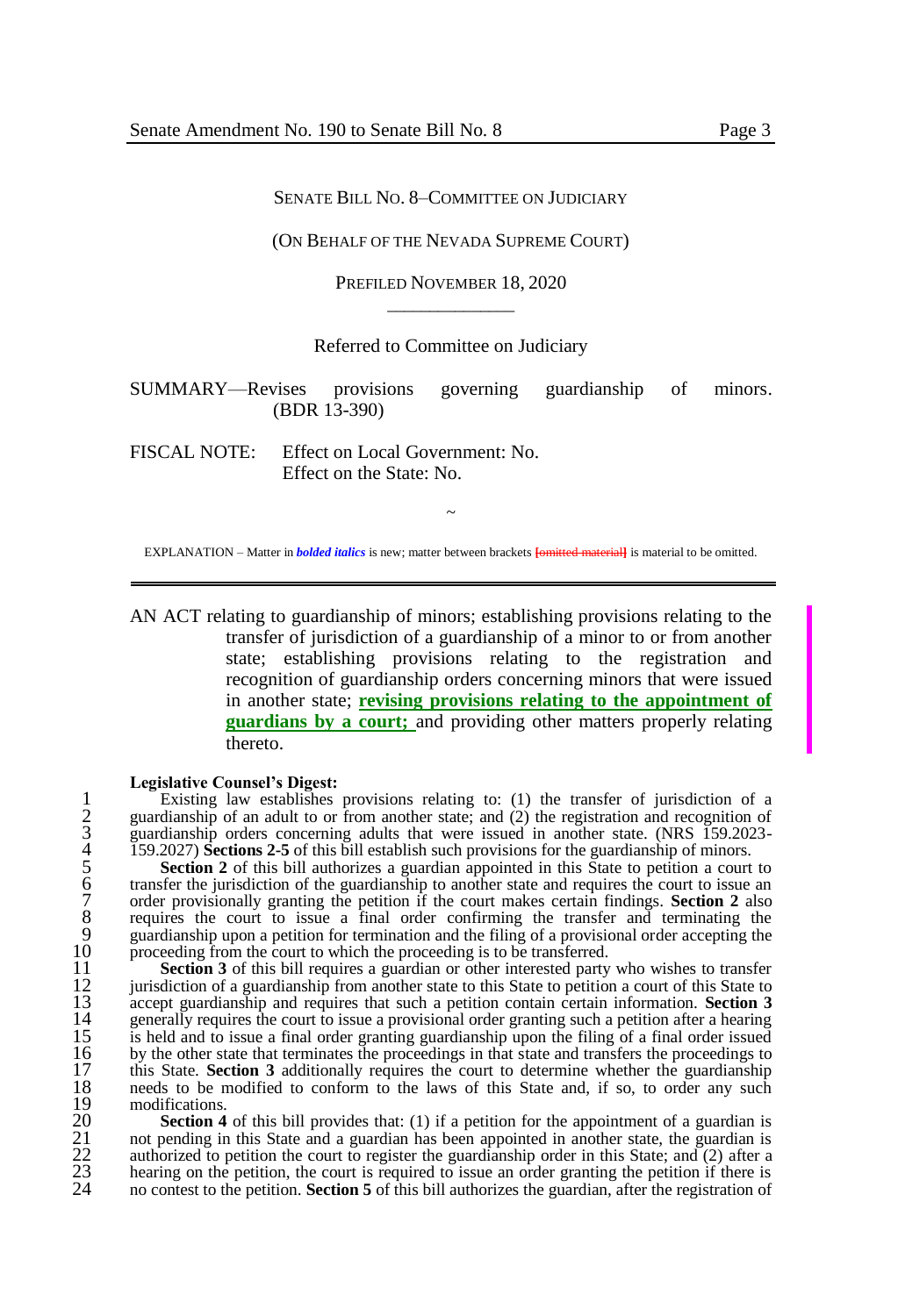otherwise prohibited by law. **Section 5** also requires a court of this State to recognize and enforce such a registered guardianship but prohibits the court from modifying such a registered guardianship.

25 such a guardianship, to exercise all powers authorized in the order of appointment except as<br>
26 otherwise prohibited by law. **Section 5** also requires a court of this State to recognize and<br>
27 enforce such a register Section 6 of this bill revises the definition of "home state" for the purposes of determining the home state of a child who is less than 6 months of age **. [**, and section**] Section 7** of this bill authorizes a court to appoint **:** (1) a guardian of the person or guardian of the person and estate for a minor whose home state is not this State under certain circumstances if the minor is physically present in Nevada  $\frac{[1]}{[1]}$ ; and (2) a guardian of the person, guardian of the estate, or guardian of the person and estate for a minor if the **court has jurisdiction to make an initial child custody determination under the Uniform Child Custody Jurisdiction and Enforcement Act. (Chapter 125A of NRS)**

## THE PEOPLE OF THE STATE OF NEVADA, REPRESENTED IN SENATE AND ASSEMBLY, DO ENACT AS FOLLOWS:

**1 Section 1.** Chapter 159A of NRS is hereby amended by adding thereto the provisions set forth as sections 2 to 5, inclusive, of this act. 2 provisions set forth as sections 2 to 5, inclusive, of this act.<br>3 **Sec. 2.** *I. A quardian appointed in this State me* 

 **Sec. 2.** *1. A guardian appointed in this State may petition the court to transfer the jurisdiction of the guardianship to another state. Notice of the petition must be given to the persons that would be entitled to notice of a petition in this State for the appointment of a guardian.*

 *2. The court shall issue an order provisionally granting the petition to transfer a guardianship and shall direct the guardian or other interested party to petition for guardianship in the other state if the court finds that:*

 *(a) The protected minor is physically present in, or is reasonably expected to move permanently to, the other state;*

 *(b) An objection to the transfer has not been made or, if an objection has been made, the objector has not established that the transfer would be contrary to the best interests of the protected minor; and*

 *(c) The plans for care and services for the protected minor in the other state are in the best interests of the protected minor.*

 *3. The court shall issue a final order confirming the transfer and terminating the guardianship upon a petition for termination pursuant to NRS 159A.1905 or 159A.191 and filing of a provisional order accepting the proceeding from the court to which the proceeding is to be transferred.*

 **Sec. 3.** *1. To transfer jurisdiction of a guardianship to this State, the guardian or other interested party must petition the court of this State for guardianship pursuant to NRS 159A.044 to accept guardianship in this State. The petition must include:*

*(a) A certified copy of the other state's provisional order of transfer;*

 *(b) Proof that the protected minor is physically present in, or is reasonably expected to move permanently to, this State;*

 *(c) A copy of one of the forms of identification of the protected minor set forth in paragraph (c) of subsection 2 of NRS 159A.044; and*

 *(d) A copy of one of the forms of identification of the guardian set forth in paragraph (h) of subsection 2 of NRS 159A.044.*

 *2. Upon the filing of a petition, the clerk of the court shall issue a citation setting forth a time and place for a hearing in accordance with NRS 159A.047.*

 *3. Upon completion of the hearing, the court shall issue a provisional order granting a petition filed under subsection 1, unless:*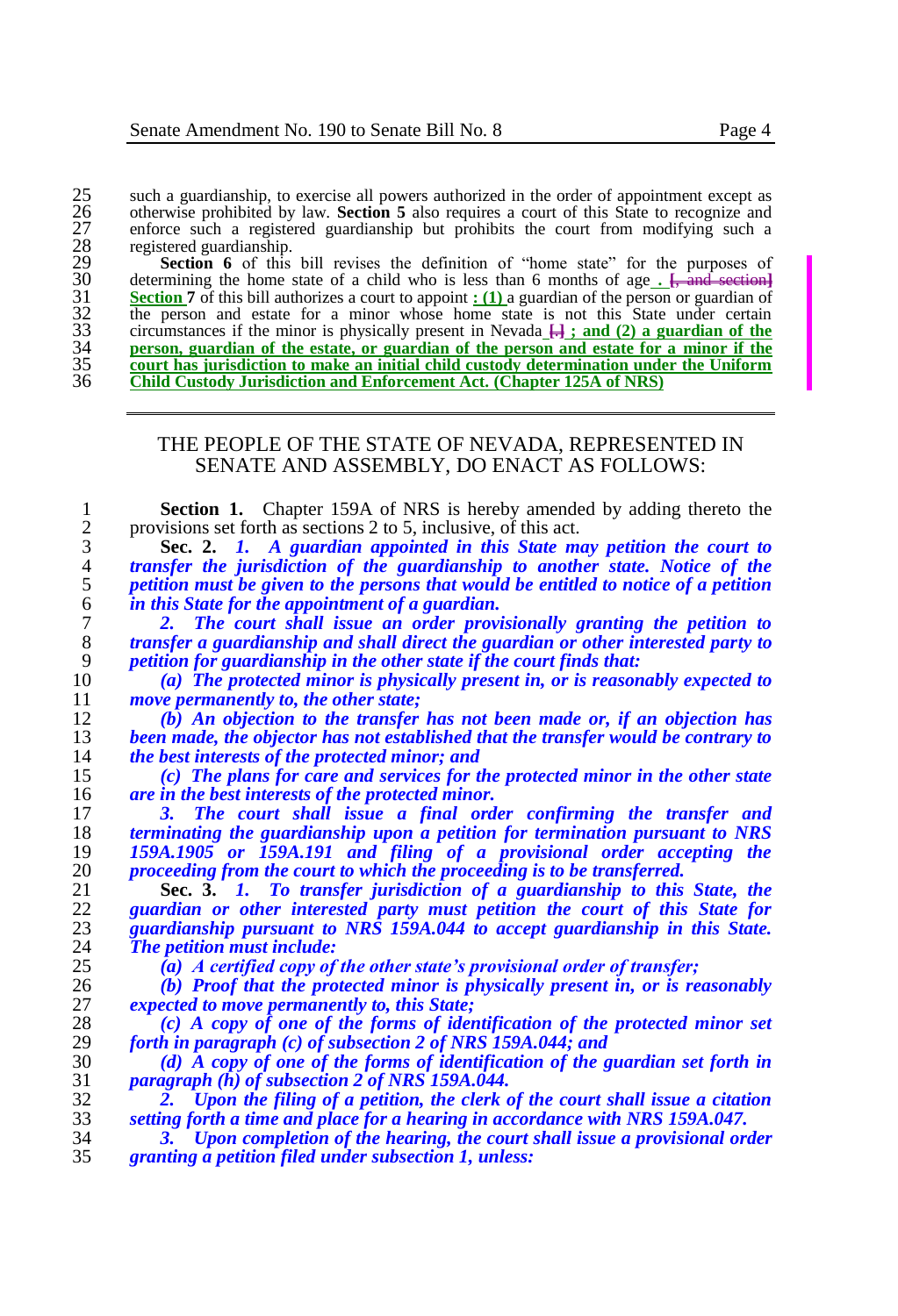| 1                | (a) An objection is made and the objector establishes that transfer of the                    |
|------------------|-----------------------------------------------------------------------------------------------|
| $\sqrt{2}$       | proceeding would be contrary to the best interests of the protected minor; or                 |
| 3                | (b) The guardian or petitioner is not qualified for appointment as a guardian                 |
| $\overline{4}$   | in this State pursuant to NRS 159A.061.                                                       |
| 5                | The court shall issue a final order granting guardianship upon filing of a                    |
| 6                | final order issued by the other state terminating proceedings in that state and               |
| $\boldsymbol{7}$ | transferring the proceedings to this State. The court shall determine whether the             |
| 8                | guardianship needs to be modified to conform to the laws of this State and, if so,            |
| 9                | <i>order any such modifications.</i>                                                          |
| 10               | 5. In granting a petition under this section, the court shall recognize a                     |
| 11               | guardianship order from the other state.                                                      |
| 12               | Sec. 4. $\hat{I}$ . If a guardian has been appointed in another state and a petition          |
| 13               | for the appointment of a guardian is not pending in this State, the guardian                  |
| 14               | appointed in the other state, after giving notice to the appointing court of an               |
| 15               | intent to register and the reason for registration, may petition the court to register        |
| 16               | the guardianship order in this State by filing as a foreign judgment in a court, in           |
| 17               | any appropriate county of this State:                                                         |
| 18               | (a) Certified copies of the order and letters of office;                                      |
| 19               | (b) A copy of one of the forms of identification of the protected minor set                   |
| 20               | forth in paragraph $(c)$ of subsection 2 of NRS 159A.044; and                                 |
| 21               | $(c)$ A copy of one of the forms of identification of the guardian set forth in               |
| 22               | <i>paragraph</i> (h) of subsection 2 of NRS 159A,044.                                         |
| 23               | Upon the filing of a petition, the clerk of the court shall issue a citation<br>2.            |
| 24               | setting forth a time and place for a hearing in accordance with NRS 159A.047.                 |
| 25               | Upon completion of the hearing, if there is no contest to the petition, the<br>з.             |
| 26               | court shall issue an order granting a petition filed under subsection 1.                      |
| 27               | Sec. 5. 1. Upon registration of a guardianship, the guardian may exercise                     |
| 28               | in this State all powers authorized in the order of appointment except as                     |
| 29               | prohibited under the laws of this State, including maintaining actions and                    |
| 30               | <i>proceedings in this State.</i>                                                             |
| 31               | 2. A court of this State may grant any relief available under any law of this                 |
| 32               | State to enforce a registered order.                                                          |
| 33               | 3. A court of this State shall recognize and enforce, but shall not modify, a                 |
| 34               |                                                                                               |
|                  | registered guardianship of a court of another state.                                          |
| 35               | <b>Sec. 6.</b> NRS 159A.018 is hereby amended to read as follows:                             |
| 36               | 159A.018 "Home state" means [the]:                                                            |
| 37               | <b>The</b> state in which the proposed protected minor was physically present<br>L            |
| 38               | lived with a parent or a person acting as a parent for at least 6 consecutive                 |
| 39               | months, including any temporary absence from the state, immediately before the                |
| 40               | filing of a petition for the appointment of a guardian.                                       |
| 41               | In the case of a child less than 6 months of age, the state in which the<br>2.                |
| 42               | child lived from birth, including any temporary absence from the state, with a                |
| 43               | parent or a person acting as a parent.                                                        |
| 44               | <b>Sec. 7.</b> NRS 159A.0487 is hereby amended to read as follows:                            |
| 45               | Any court of competent jurisdiction may appoint:<br>159A.0487                                 |
| 46               | Guardians of the person, of the estate, or of the person and estate for                       |
| 47               | minors whose home state is this State.                                                        |
| 48               | Guardians of the person or of the person and estate for minors who,<br>2.                     |
| 49               | although not residents of this State $\frac{1}{k}$ or whose home state is not this State, are |
| 50               | physically present in this State and whose welfare <i>and best interest</i> requires such     |
| 51               | an appointment $\frac{1}{2}$ pursuant to chapter 125A of NRS.                                 |